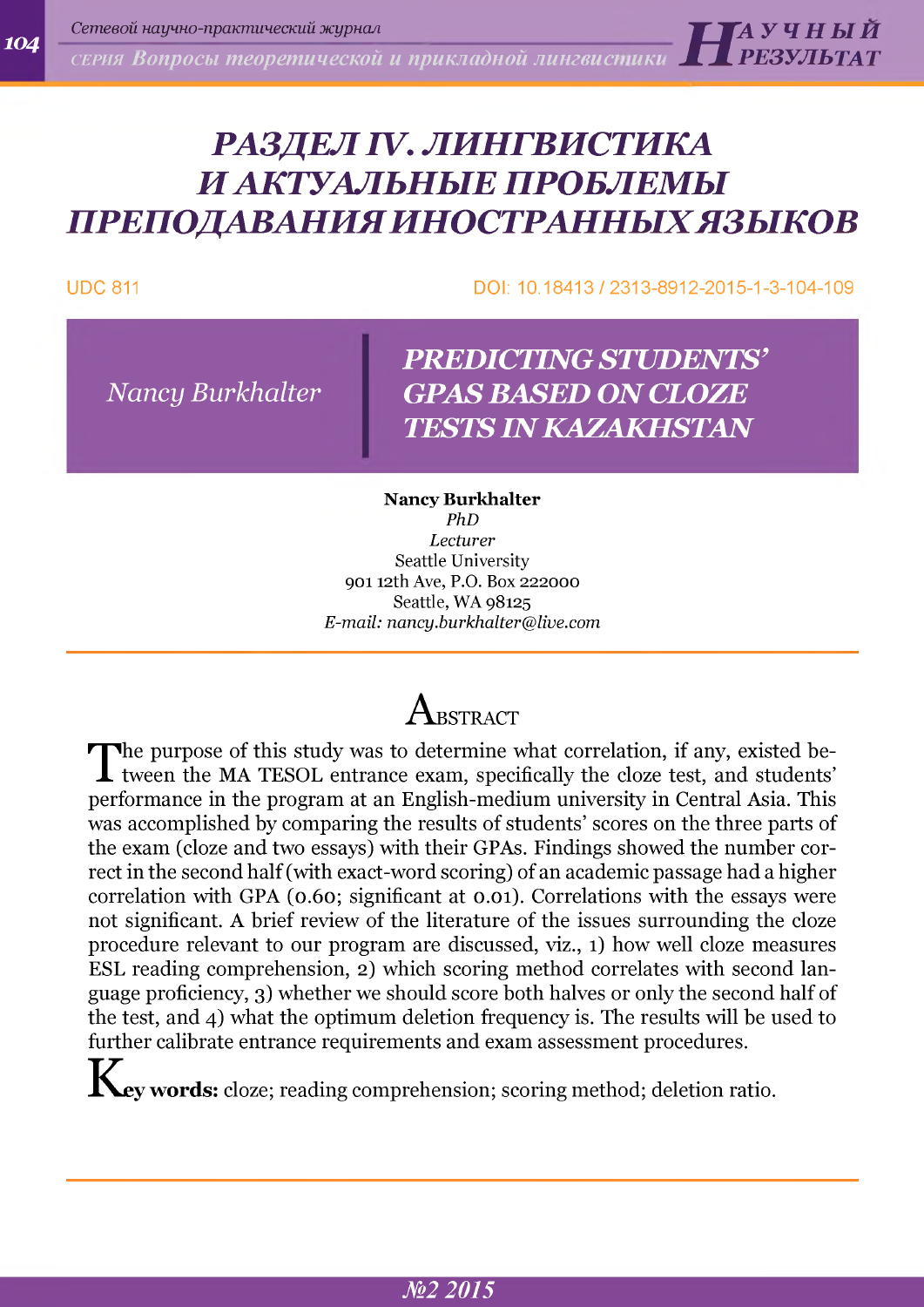

#### **INTRODUCTION**

Our English-medium university in Central Asia began a master's program in Teaching English to Speakers of Other Languages (MA TESOL) in 2007. Given that students in our program, most of whom speak English as a foreign language, must read anywhere from 20 to 50 pages each week from academic texts, accurate evaluation of applicants' reading comprehension is crucial.

To measure reading comprehension, we use the cloze procedure, a test requiring applicants to restore words deleted from a text. In addition to the cloze, other factors are also considered for admittance, such as a university wide entrance exam, two essays on the MA TESOL exam, and an interview to assess spoken English. We take these data and form a profile of the student's abilities, goals, and spoken language proficiency, and depending on their performance, grant regular status, no admittance, or provisional standing. Students falling into the latter category must take remedial English courses (e.g., graduate English classes, critical thinking, and/ or foundation English classes) until such time as they are granted regular status.

Since its inception, the program has admitted 41 students and had 16 withdrawals. Of those who withdrew, nine earned a minimum of three credits toward the requisite 44. For purposes of program assessment, we wanted to revisit our testing procedures to determine if they are a reliable and valid method of testing applicants' abilities.

The purpose of this study was to see what correlation, if any, exists between our entrance exam, specifically the cloze test, and students' (N=28) performance in the program. The results of students' scores on the three parts of the MA TESOL exam (cloze and two essays) were compared with their GPAs. The results will be used to recalibrate our entrance requirements and exam assessment procedures.

We were particularly interested in reexamining the issues about cloze and its predictive ability. Cloze has been a controversial method of ESL reading assessment since it began being used by [15]. Proponents of cloze testing assert that it "measures comprehension that ranges beyond the context immediately surrounding a cloze deletion" and see it as "stable, reliable, and sensitive to comprehension processes at various levels." Critics, on the other hand, have found it to be "unreliable and erratic" [8, P. 61]. While there are many issues surrounding cloze testing, the ones that relate to our inquiry include the following: 1) How well does cloze measure ESL reading comprehension? 2) Which scoring method correlates with second language (L2) proficiency?, 3) Should we score both halves or only the second half of the cloze?, and 4) what is the optimum deletion frequency? Following is a discussion of these issues.

#### OUR QUESTIONS SURROUNDING **LOZE**

#### *1) How well does cloze measure ESL reading comprehension?*

#### *Text comprehension*

[12] claims that standardized tests of reading comprehension correlate as high as .80 and above with cloze tests. [1], however, is not sanguine that cloze testing measures overall text comprehension but errs on the side of caution, stating that "...cloze is largely confined to the immediate environment" [P. 225]. After all, he points out, cloze never deletes phrases or clauses, which are, in the main, those elements that carry cohesive devices (with the "exception of anaphora, lexical repetition and logical connectors," [1, P. 225].

While researchers agree that context clues can occur in the near vicinity of the deleted word, and even beyond sentence boundaries, [12] states that some items can be sensitive to constraints as far away as 50 words before or after the blank. Not surprisingly, the more proficient subjects were in English, the more agile they were in reaching beyond sentence boundaries for context clues [4].

Even more difficult for readers are cases where the sense of the meaning is only hinted at through context with no exact referent. Take, for example, the following two sentences. To fill in the blanks using context, the deletions must be understood through a subtle clue requiring close attention to the meaning. (Words deleted are underlined):

Typically, these students come to the first class session feeling both apprehensive and resentful. They are nervous about having to take the class, and, at the same time, they **suspect** it will be of no use. [6, P. ix]

If we examine the word *suspect*, it seems at first blush to be a difficult (exact) replacement, but the clue, albeit subtle, is given in the first sentence, stating that students are both "apprehensive" and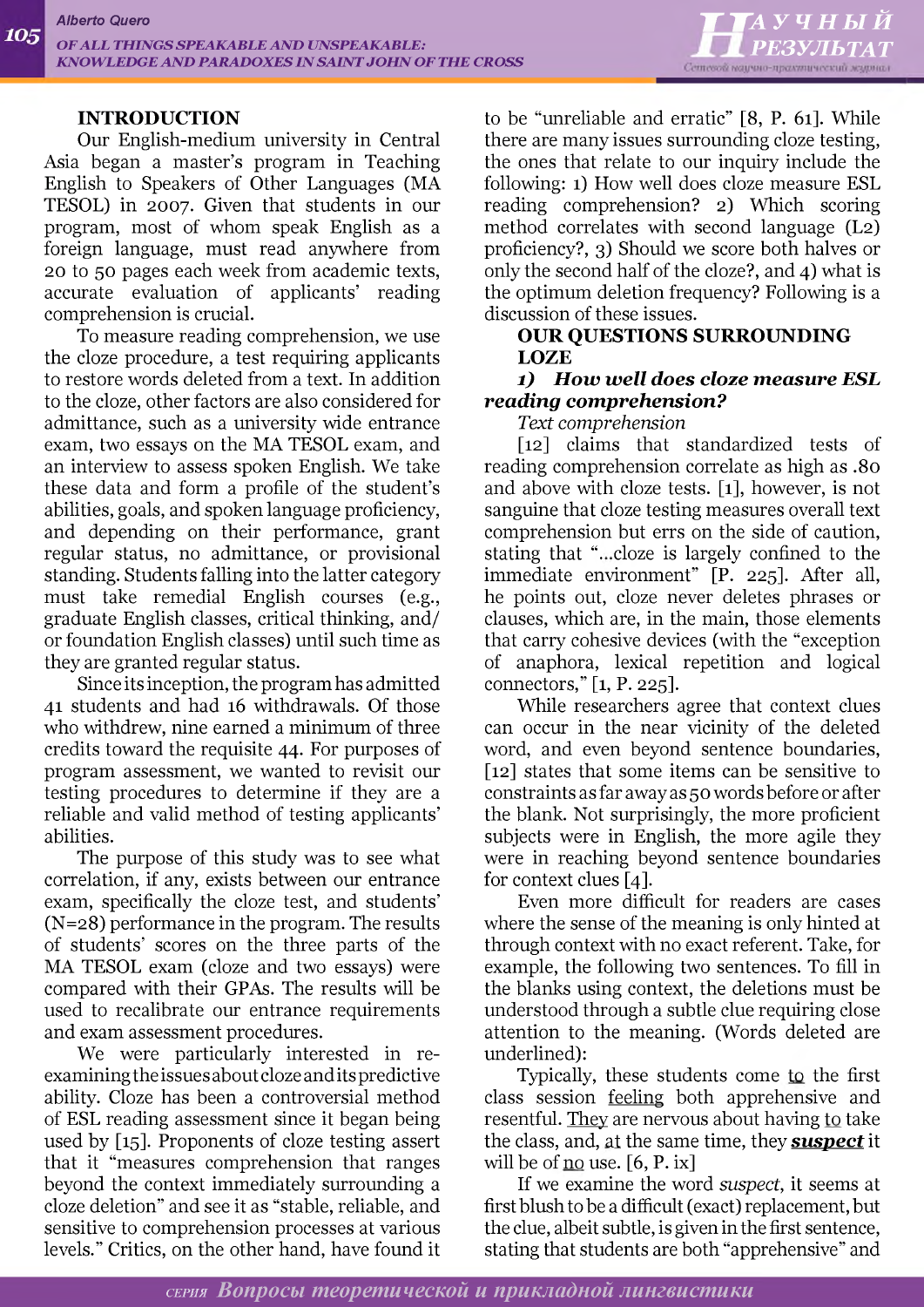"resentful." In the second sentence, the first clause gives an example of their apprehension: because they are nervous about the test taking; the second clause gives an example of their resentfulness: they believe it is not useful. But the word *suspect* is a more appropriate replacement because it is not something the students can confirm (as, say, the words *believe* or *know* might indicate). So in this instance, if readers understand how texts are created, i.e., that statements are backed up with examples, they may be more aware of those clues. But, it may be a nuance that escapes them as they negotiate all the other demands of reading an academic text about a topic they do not know much about in a language and a rhetorical pattern they do not handle with ease, not to mention the anxiety provoked by test-taking in general. (See Appendix for another full passage.)

Context clue aside, [1] cautions that cloze tests can be manipulated both in terms of scoring procedures (discussed below) and difficulty of texts, both of which would alter the expected outcome, and are therefore unreliable.

Alderson is not alone in his skepticism of cloze  $[9, 10, 14,$  to name a few. See  $[8]$  for a longer discussion of these objections.). But others believe that if testers hew closely to certain rules of test creation and scoring procedures, cloze is indeed reliable and valid and sensitive to comprehension processes at various levels, [e.g., 4, 7, 12j.

Also at issue is how reliably cloze measures higher order skills, such as uncovering an author's inferences and assumptions, and other top-down comprehension processes that are largely independent of the words deleted. [8j believes cloze does do that, stating that "the cloze procedure...challenges universal processing mechanisms at all levels from word recognition through concept building; therefore responding to cloze tests must necessarily involve a great deal of higher order language processing" having to do with coherence and cohesion [8j.

# 2) Which scoring method correlates *with L2 proficiency?*

[2j discusses four possible methods of scoring cloze tests: the exact answer, which accepts only the word from the original text; the acceptable answer, in which any semantically appropriate word for that context is deemed correct; the cloze-entropy, which weights acceptable answers according to their frequency in a pre-test given to native-speakers; and the

multiple choice method, which provides a set of alternative answers test takers can choose from to fill in the blank. Brown points out that whereas the first three methods test productive skills, the latter, multiple-choice format, is more likely to be testing receptive skills.

[2] also states that all four methods fare equally well in terms of validity and reliability. If ease of test creation is a high priority, then scoring for the exact word is preferable since it can be scored by anyone. While function words (prepositions, articles, connecting words) require exact-word scoring, [2j finds exact-word scoring for content words "repugnant because it counted an answer wrong, which is actually correct, simply because the author of the original passage did not choose to use that word" (2, P. 316).

We might also add that the cloze procedure assumes the original text was well written. Too, academic prose often uses low-frequency words, thereby increasing the potential for a lower score if the exact-worth method is used. Overall, Brown found the acceptable-word method slightly superior to the exact-word method for testing productive skills when all criteria were considered.

It could also be argued that L2 learners who are able to find an appropriate replacement may be exhibiting greater knowledge of the various definitions and nuances of a word or expression, as well as an overall understanding of the text. This would argue in favor of acceptable-word replacement.

### *3 Should we score both halves or only the second half of the cloze?*

[14j raise the possibility that intersentential comprehension may be greater in the second half of the passages due to accumulated knowledge from earlier text. If this is true, scores on the second half would "prove a better measure of reading, as it allows the measurement of the use of cumulative information, an important skill in the integration of information across sentence boundaries" [14, P. 237]. If it is found that scores on the second half correlate better with our students' GPAs, perhaps we might consider changing policy to reflect that finding, thus foreshortening our grading process.

# 4) What is the optimum deletion *frequency ratio?*

A mechanical deletion ratio (e.g., every fifth word) will be insensitive to how many content and function words are removed. Function words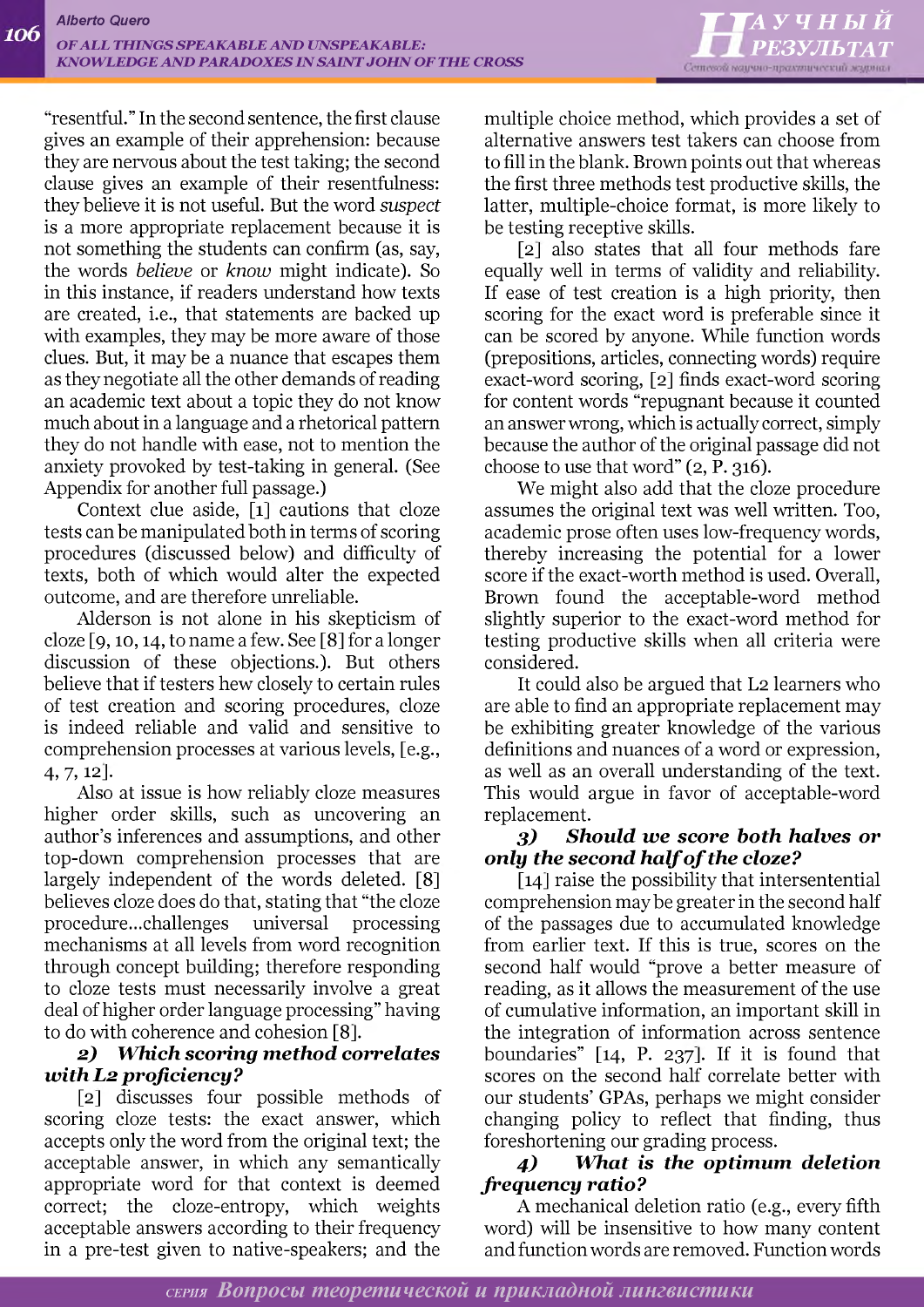

have only one exact replacement and are bound by more immediate context clues than content words, which are recovered from a general understanding of the context, aka intersentential comprehension [14].

[14] cite [13], who gives the rationale for selectively deleting both function and content words: "...function words *might* [emphasis theirs] result in a better measurement of the understanding of structural or syntactic meaning, and that content deletions would result in a better measure of the understanding of the subjective content" [14, P. 236]. Even though deliberately deleting specific words may be a more precise measure of what they call "intersentence integration" [14, P. 237], doing so would add to the burden of the test designers and not worth the effort. Therefore, they conclude, deleting every fifth word is a suitable deletion frequency ratio.

Would placing blanks farther apart aid readers? Not according to [1]. He did find that placing blanks more frequently, say, after every third word, increases difficulty in word restoration because, as [12] states, "much discriminatory power is lost" [12, P. 107]. However, placing blanks after the 6th, 7th, 10th or even 15th word had no effect on predictability of a deletion. So a deletion ratio of every fifth word is preferred.

The length of a cloze test can affect reliability. [3] recommends it be no longer than 50 deleted items. (Our test passages delete about 40 words out of roughly 250 words.) Although longer tests tend to be more reliable than shorter ones, fatigue can set in and students stop taking the test seriously or merely give up. In addition to the deletion rate, other factors that can affect reliability are the students' abilities and the difficulty of the text, as [1] stated above.

#### **RATIONALE**

Even though the issues surrounding cloze testing are not settled, it is still very widely used in many areas of education because it is an easy and cost-effective way to administer a reading comprehension test. Since our program is now four years old and about to graduate its first students, we wanted to make our first evaluation of how well the cloze test predicts applicants' performance in our program. (Note: The results of the writing tests are included in this study for purposes of information about our testing procedure but are not the main focus.) Specifically, we wanted to know what correlation(s) exists between the students' MA TESOL test data and their GPAs.

#### **MATERIALS AND METHODS** *Participants*

GPAs of 28 students who had accumulated at least three credits in our program were compared with their scores on both the written and cloze parts of the MA TESOL entrance test. *Tests*

#### **Writing Samples**

Students write for a half hour on each of two essay topics. The first asks them to write about their reasons for wanting to enter the program. The second asks them to respond to a quote stating that learning English in a country where it is spoken is easier than learning it in a country where English is not the first language.

#### *Scoring*

Responses are scored using the 6+1 Trait Writing Scoring Continuum developed by [11]. Each essay can earn a maximum of 30 points on the following traits: ideas, organization, voice, word choice, sentence fluency, and convention. (Each trait is worth 5 points; the presentation trait is not scored). The twelve scores from both essays are averaged. A minimum score of 3 is considered passing.

#### Cloze

The creation and scoring of the cloze test followed the protocol outlined in [14].

#### *Set-up*

All the passages from academic textbooks used by our program total about 250 words each. The first and last sentences of the excerpts remain unaffected. Every fifth word is deleted. Students are instructed to read the excerpt and insert the most appropriate word into each blank, with each blank representing only one word. No further instructions are given to the test takers as to how to use context cues or how the passage will be scored.

#### *Scoring*

A passing score consists of 50% or better on a minimum of two components of the cloze test. We set the cutoff at 50% because we have been scoring the test using word-accurate insertions. So to compensate, we felt it necessary to be somewhat lenient in the required percentage correct.

The following scores are calculated for each student, using exact replacement criteria:

1. Cloze score: percentage of words replaced for the entire excerpt.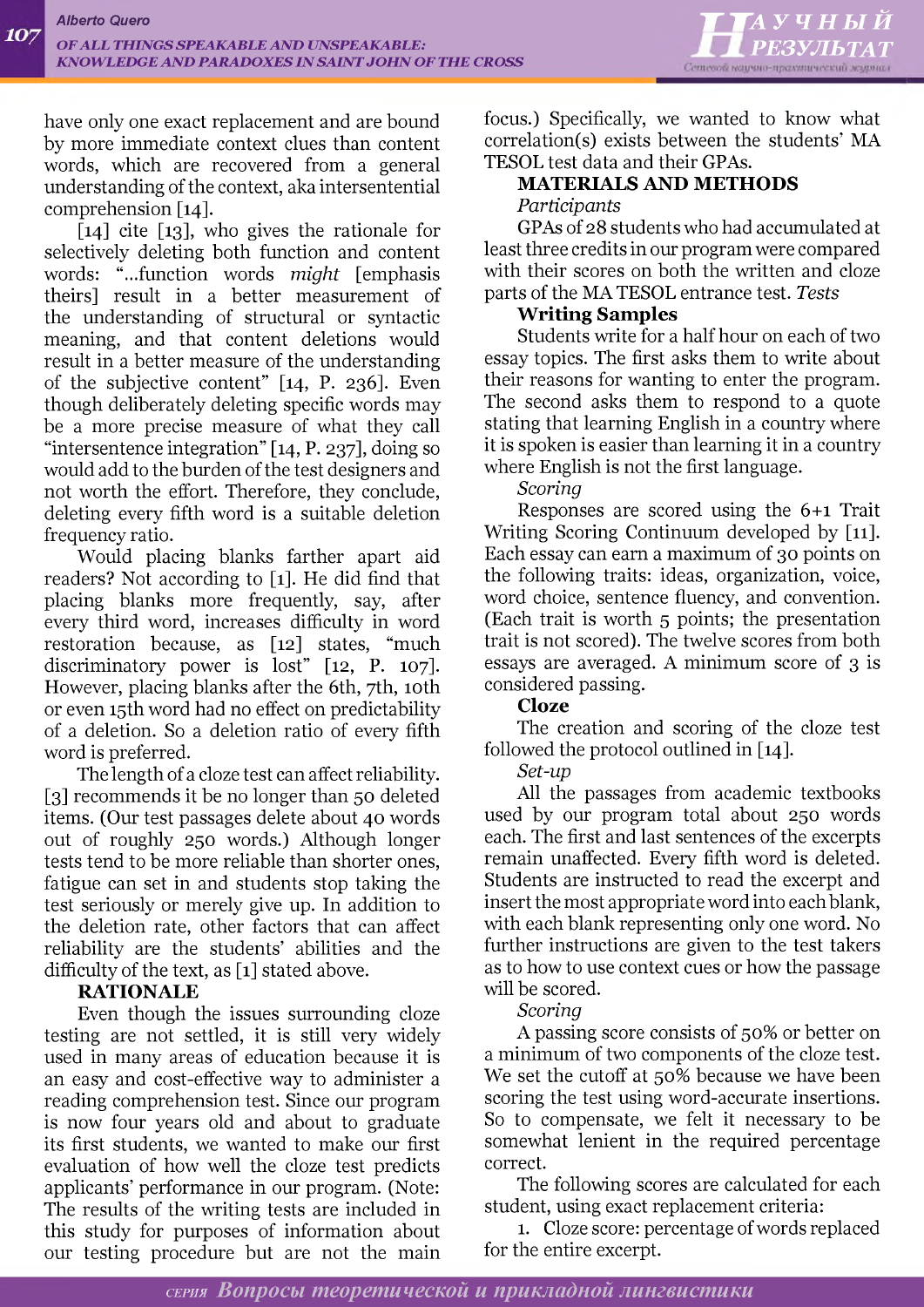

2a. First *half* score: percentage of words correctly replaced in the first half. Exact match is required.

2b. Second *half* score: percentage of words correctly replaced in the second half. Exact match is required.

3a. *Function* words (prepositions, articles, connecting words): percentage correct using exact word replacement.

3b. *Content* words (not function words): percentage correct using exact word replacement.

#### FINDINGS AND DISCUSSION DATA ANALYSIS

Each student's cloze scores were summarized by means of descriptive statistics for comparison with the scores of other students. Scores from the writing tests and the cloze procedure were collected from each of the 28 participants.

The cloze test data were recorded as the number correct in each half of the test. The number correct in the second half had a higher correlation with GPA (0.60; significant at 0.01) than the number correct in the first half (0.35, not significant at 0.05). A cloze total score was computed by adding the number correct in the first half and the number correct in the second half. This total score has a correlation of 0.56 with GPA (significant at 0.01).

The essay data consist of six scores for Ideas, Organization, Voice, Word Choice, Sentence Fluency, and Convention. In most cases these scores were averages for two essays (in some cases, only one essay was graded). A total essay score was computed as the sum of the six individual scores. Its correlation with GPA is 0.31 (not significant at 0.05).

The correlation between the total cloze score and the total essay score is 0.39 (significant at 0.05). Although this suggests substantial overlap of the abilities measured by cloze and essay, it should be noted that a small group of students had much better essay scores than their cloze scores would suggest. These students have remained in the program with (mostly) good GPAs.

Little test data were available for those who withdrew from the program. However, it is interesting that of nine who withdrew (and had completed at least 3 credits before doing so), five had GPAs greater than 3.0. It might be worthwhile exploring through interviews why these people withdrew.

Given the small sample size of this study, we can draw only slim conclusions about the predictability of our cloze and writing results and students' success in the program. However, there does seem to be some evidence that 1) students who scored well on the cloze will predict a higher GPA, thus validating our confidence in it as a testing instrument, and 2) the second half of the test correlated with GPA slightly better than the first half, thus lending some support to the notion that the second half measures comprehension any better than the first due to accumulation of knowledge about the passage [14]. However, the data are not robust enough to abandon grading the first half of the test just yet.

This study has led us to change our scoring procedure from exact word only to the acceptable replacement method, as we now feel it is a more accurate indication of our population's reading abilities and will more accurately reflect a student's knowledge of English. This seems to be a prudent decision since an L2 learner's use of a suitable synonym does not in any way mean they do not understand the text. On the contrary, it shows they do understand it and have a word stock large enough to draw from.

Despite the focus on the cloze test in this article, we also found that the reading and cloze may be in effect measuring similar skills; however, there was a small group who attained an average score on the cloze but fared quite well on the essay. This finding also supports our holistic approach to judging applicants' abilities: no one test tells us everything.

Although the data are not robust enough to make major policy decisions about our entrance exam, preliminary information gives us cautious confidence that we are fairly and accurately measuring reading comprehension and predicting students' performance in the program. Moreover, with a few adjustments in our scoring procedure to an acceptableword method, we hope to show even higher correlations between the cloze score and GPA the next time correlations are run.

#### **CONCLUSION**

Using the cloze procedure would also seem a valid measure for educators in any discipline, regardless of the language of instruction, who wish to sample a student's reading comprehension by using a text from their discipline.